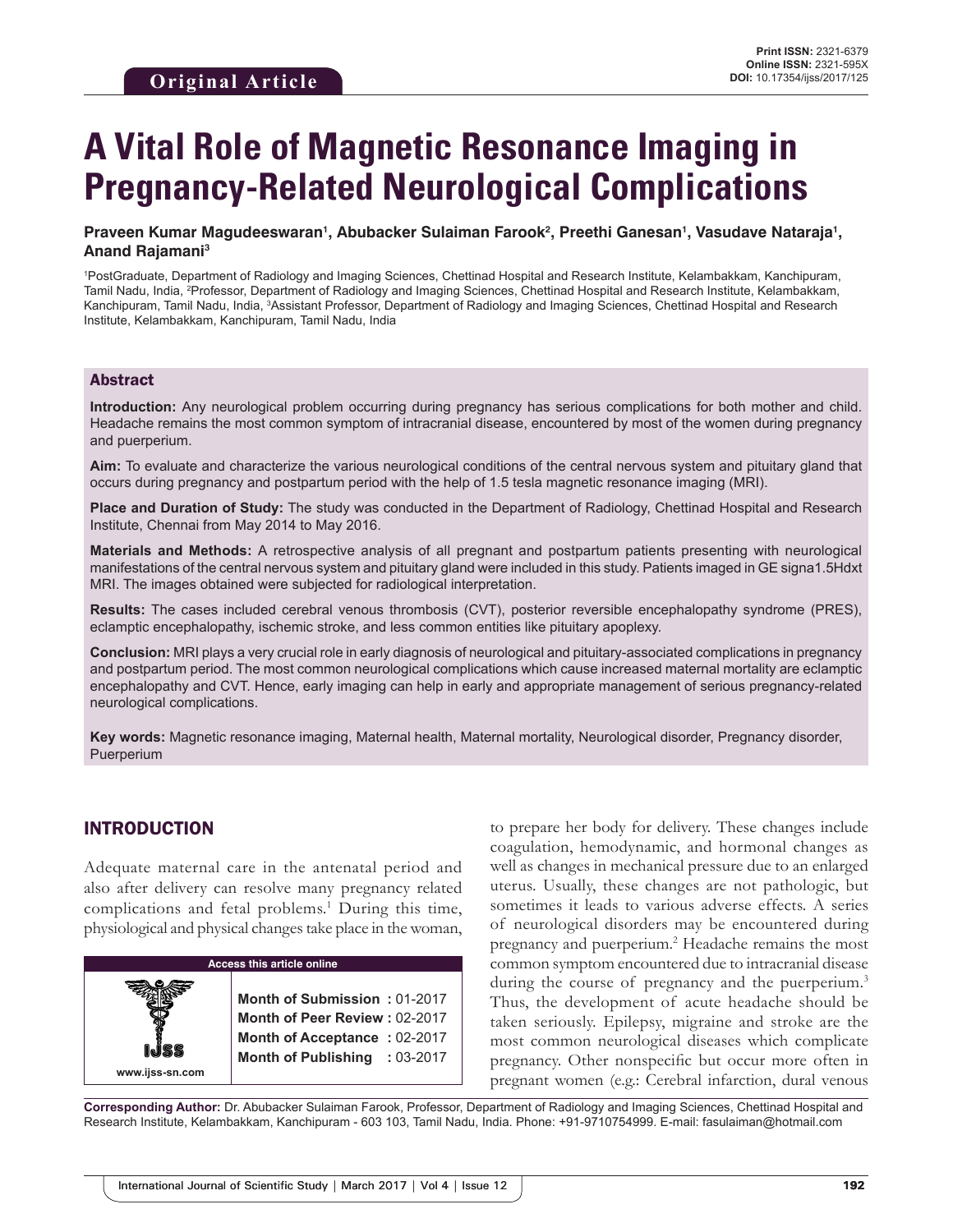thrombosis, and pituitary apoplexy). Series symptoms of cerebral venous thrombosis (CVT) usually appeared in the first 3 weeks after delivery, women who had home deliveries and poor prenatal care were more often affected.<sup>4</sup> Even when imaging changes are nonspecific, knowledge of those entities associated with pregnancy and awareness of the increased likelihood of certain diseases in pregnancy will allow a more informed differential diagnosis. Magnetic resonance imaging (MRI) has proved to be a boon in the early and accurate diagnosis of pregnancy-related neurologic complications. By knowing the prevalence and spectrum of neurologic complications in pregnancy, appropriate treatment can be initiated in early, thus improving maternal and fetal outcomes.<sup>5</sup>

# MATERIALS AND METHODS

The study was a hospital based cross-sectional study, conducted in the Department of Radiology, Chettinad Hospital and Research Institute, Chennai from May 2014 to May 2016.

Clinically suspected cases of neurological disorders of the central nervous system and pituitary gland associated with pregnancy, who were referred to the Department for Radiological evaluation and who had positive imaging findings were taken up for the study. Most common presenting symptoms were headache, vomiting, seizures, altered sensorium, neurological deficits, visual disturbances, and symptoms of pituitary hypofunction. MR sequences along with time of flight (TOF), magnetic resonance angiography (MRA), and magnetic resonance venography (MRV) were done.

## **Sample Selection**

### *Inclusion criteria*

- Neurological manifestations of the central nervous system and pituitary gland are precipitated because of the pregnancy and postpartum state were included.
- Patients of second, third trimester and postpartum were included because most of the disorders occur in this period.

## *Exclusion criteria*

- Claustrophobic patients.
- Neurological disorders not directly related to pregnancy were excluded from the study.
- Patients presenting in the first trimester were not included.

## *Consent*

All authors declare that "written informed consent was obtained from the patient (or other approved parties)" for publication of this case report and accompanying images.

## RESULTS

A total number of deliveries in the hospital during the study period was 8400. A total number of antenatal and puerperal patients who presented with neurological symptoms during that period was 150. The cases included eclamptic encephalopathy, CVT, posterior reversible encephalopathy syndrome (PRES), ischemic stroke, subarachnoid hemorrhage (SAH), pituitary apoplexy, and pituitary adenoma (Table 1).

# **DISCUSSION**

In both pregnancy and puerperium, number of pathologic manifestations involves the central nervous system and pituitary gland. The most common presenting complaint of patients in both pregnancy and peripartum phase is headache. History of seizures for the first time in peripartum period causes biggest diagnostic muss. Peripartum seizures contribute significant problems to both maternal morbidity and mortality including their unborn children.<sup>6</sup> The incidence of eclampsia has been dramatically increasing in the worldwide and reported as 2 in 100 to 18 in 1700 pregnancies. Usually, eclampsia may result in PRES.

Some neurologic conditions are related to the physiologic modifications in pregnancy, such as:

- Eclampsia
- Reversible cerebral vasoconstriction syndrome
- Sheehan syndrome.

Some of the cerebrovascular diseases occur more frequently in pregnancy and postpartum women, particularly:

- Cerebral infarction
- Dural venous thrombosis
- Pituitary apoplexy.

### **Neoplastic Disorders**

- Primary intracranial tumors
- Intracranial metastasis.

Few of these conditions may remain subtle and go unnoticed during the pregnancy and postpartum. MRI plays

# **Table 1: Pregnancy patients affected with Neurological complications**

| <b>Diagnosis</b>           | Number of cases (%) |
|----------------------------|---------------------|
| Eclamptic encephalopathy   | 21 (33.33)          |
| Cerebral venous thrombosis | 15 (23.80)          |
| <b>PRFS</b>                | 11 (17.45)          |
| Ischemic stroke            | 8(12.70)            |
| Subarachnoid hemorrhage    | 4(6.34)             |
| Pituitary apoplexy         | 3(4.79)             |
| Pituitary adenoma          | 1(1.59)             |

PRES: Posterior reversible encephalopathy syndrome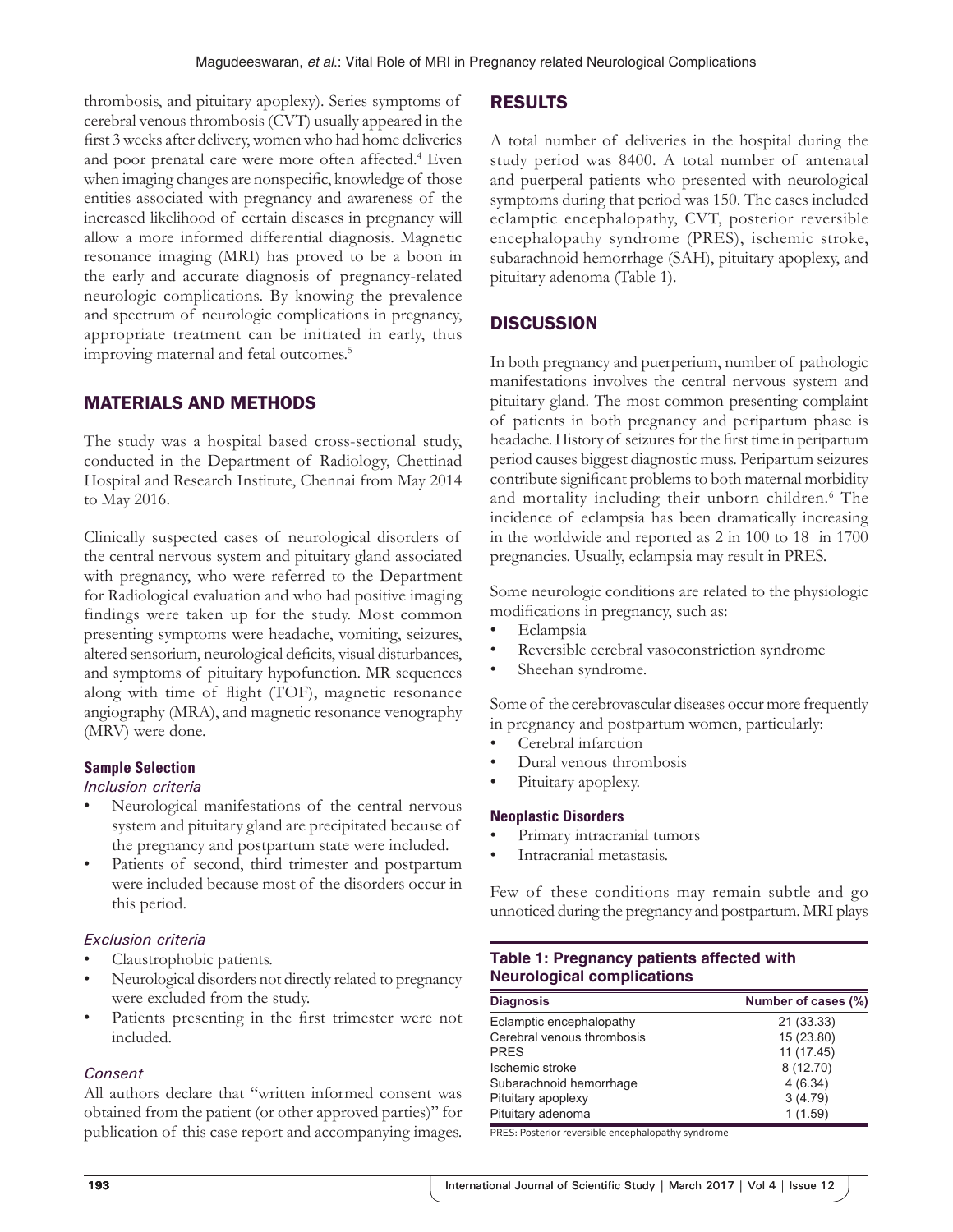an important role in recognition and characterization of these lesions and helps in future management. Additional diagnostic merit of MRI can be performed with the help of MRV with contrast or without contrast using time of flight sequences.<sup>8</sup> MRI is the preferred imaging option in pregnancy. There is no documentation of hazardous fetal effects in humans due to the magnetic field exposure.

## *Ischemic stroke*

The most important leading cause of maternal mortality is a stroke. It usually mimic other complications such as eclampsia, so it should be taken into serious consideration whenever neurological deterioration is observed. In pregnant women, the incidence of ischemic stroke is gradually increased by 3 times when compared to nonpregnant women.<sup>1</sup> The risk of stroke in most of the patients is reported in 2 days before delivery and 1 day after delivery. The most commonly reported etiology is cardio embolism. Other risk factors include lupus, blood transfusion, and migraine. Major benefits of MRI are acquired through diffusion-weighted imaging (DWI), with the use of this sequence radiation exposure is eliminated. The risk of ischemic stroke increases with age, particularly after age 35 years. Black women are at a higher risk. The risk of both ischemic infarction, which accounts for 60% of all strokes. There are two types of infracts:

- Thrombotic infarcts
- Embolic infarcts.

## Thrombotic infarcts

Results from hypercoagulable states and thrombosis on top of existing atherosclerotic plaques. Factors leading to hypercoagulability of blood include low levels of inhibitors of the coagulant protein S; elevated levels of inhibitors of protein C; increased levels of fibrinogen, factor VII, factor VIII, and factor X; and an enhanced ability to neutralize heparin.2 Infarctions typically occur in the major arterial distributions.

### Emboli infarcts

Results from dissections due to prolonged difficult labor, cardiac valvular disease, and the rare dilated peripartum cardiomyopathy.5 Watershed infarcts can result from dissections and significant obstetric hemorrhage. Frontal and parietal regions were the most common site of infarcts (Figures 1 and 2).

### *Eclamptic encephalopathy*

The most serious complication that occurs in pregnancies is eclampsia, and it accounts for about 10% of the deaths related to pregnancy.<sup>9</sup> Clinically, eclampsia is defined as seizure or coma associated with pregnancy-induced hypertension, and more than 30% of cases are diagnosed postpartum. Antenatal women present with tonic–clonic



**Figure 1: Magnetic resonance imaging scan of a woman presenting motor weakness in the right arm and leg at 26 gestational weeks on diffusion-weighted images shows a left thalamic infarction (arrow)**



**Figure 2: Complete (irreversible) cerebral infarctions in a 24-year-old woman who developed cortical blindness after difficult labor. (a) Axial diffusion-weighted magnetic resonance imaging (MRI) shows restricted diffusion in both occipital lobes, primarily in the arterial watershed zones. (b) Axial fluid-attenuated inversion recovery MRI shows corresponding edema and mass effect**

seizures or coma who have developed pregnancy-induced hypertension. The exact diagnosis is made by the presence of hypertension, proteinuria, and edema along with seizures occurring after 20 weeks of pregnancy.<sup>9</sup> About 70% of patients were diagnosed in antepartum, and more than 90% made after 27 weeks of gestational age. More then 50-75% of patients presents with occipital or frontal headaches that usually precede the attack of seizures, and 20-30% have visual blurring or cortical blindness.10 The most commonly involved brain regions in eclamptic encephalopathy are parieto-occipital, frontal, temporal, and sometimes even cerebellar hemispheres. In atypical cases even basal ganglia, thalamus and brainstem are involved. The exact mechanism remains unknown. It is likely to be multifactorial, and it causes cytotoxic effects on the vascular endothelium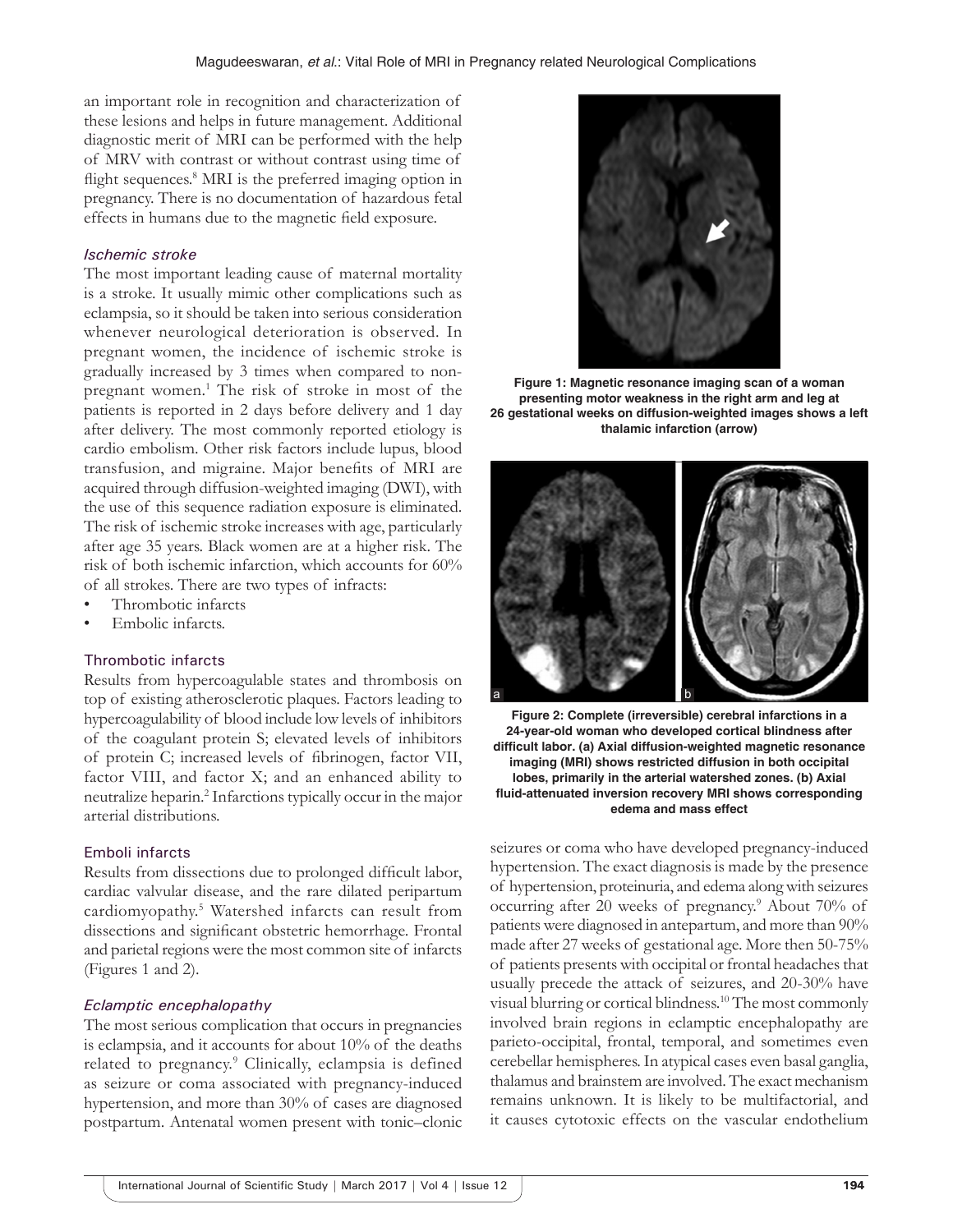leading to increased permeability and vasogenic edema. Cerebral auto regulation impairment eventually leads to disruption of the blood-brain barrier in the posterior circulation. The predilection for the posterior circulation and watershed zones is believed to be related to its sparse vasomotor sympathetic innervation. The most important complication associated with eclampsia is PRES.11 Lesions typically show no diffusion restriction. DWI is particularly useful in distinguishing the reversible vasogenic edema from the cytotoxic edema of complete infarction. Catheter angiography typically shows vasospasm in the medium and large cerebral arteries, particularly of the basilar artery. Treatment of eclampsia is supportive, with controlling of seizures and hypertension, as well as maintaining a stable hemodynamic state. Magnesium sulfate is the drug of choice to prevent recurrent convulsions in eclampsia.

# *PRES*

Eclampsia is one of the most important causes of PRES.<sup>11</sup> This condition is likely induced by endothelial dysfunction leading to increased permeability. Clinical features are headache, altered consciousness, visual abnormalities, and seizures in conjunction with the neuroimaging findings of vasogenic edema, typically involving the posterior circulation. Four major types of radiological presentation of PRES are holohemispheric watershed pattern, superior frontal sulcus involvement pattern, predominant parietooccipital involvement, and asymmetric presentation of primary pattern.<sup>11</sup>

A typical MRI finding on T2-weighted image and fluid-attenuated inversion recovery (FLAIR) associated with PRES is hyperintensity of the parieto-occipital cortices and subcortical white matter, usually indicating vasogenic edema. Usually, the regions of calcarine and paramedian occipital lobe structures are spared. It should be differentiated from infarction in the bilateral posterior cerebral artery territory, where the calcarine, thalamic, and midbrain regions are usually affected. The most important complications of PRES are cerebral ischemia, cerebral herniation, and cerebral hemorrhage. Clinically, PRES resolves after 3-8 days. The most ideal time to repeat MRI in PRES patients is 7-10 days. In follow-up MRI, more frequent complete resolutions of edema were observed (Figure 3).

# *CVT*

CVT may occur anytime during the course of pregnancy and the puerperium, but the risk of developing of CVT is increased twice during the first 2 weeks of the puerperium.<sup>12</sup>

There is a high risk of developing CVT in young mothers and after cesarean section. About 6% of maternal deaths is due to CVT. Hypercoagulable state provokes CVT during



**Figure 3: A 36-week pregnant woman presented with a history of eclampsia. (a) Axial fluid-attenuated inversion recovery (FLAIR) magnetic resonance imaging (MRI) shows symmetric edema in the thalami and basal ganglia. (b) Axial FLAIR MRI shows diffuse edema in the pons. Follow-up MRI obtained 2 months later was normal posterior reversible encephalopathy syndrome**

pregnancy and puerperium. The condition that provokes hypercoagulable states are clotting factors, factors II, VII, and X are increased during the pregnancy, the level of protein S is decreased, but the level of protein C remains unchanged.12 The hypercoagulable state, along with dehydration during labor and puerperium, is responsible for thrombotic complications such as CVT in pregnancy. The most common symptom of CVT that occurs in 95% of patients is headache. Other manifestations are focal seizures, paresis, papilledema, altered consciousness, and isolated intracranial hypertension. The associated risk factors with pregnancy-related cerebral venous sinus thrombosis are increased maternal age, hyperemesis, delivery by cesarean section, maternal infection, and maternal hypertension. The most commonly involved sinus in nonseptic patients is superior sagittal sinus, and in sepsis patients most commonly involved sinus is cavernous and lateral sinus thrombosis. On MRI, usually, it shows the high signal intensity of the venous sinuses with all routine sequences (usually on T1-weighted, T2-weighted, and FLAIR). On contrast enhanced T1W, it usually shows high signal intensity with a corresponding filling defect after gadolinium enhancement may develop within the first week after clinical onset. Early detection can be done with MRI within 7 days of clinical onset. Other parenchymal signs of CVT include diffuse mass effect, localized sulcal effacement, and venous infarcts. Venous infarcts are often associated with hemorrhage at the gray-white matter interface. MRV helps us to understand involvement of the major cerebral veins tributaries, dural venous sinuses, and anatomic variants<sup>12</sup> catheter angiography has more significance in the treatment of CVT rather than diagnostic purpose (Figures 4 and 5).15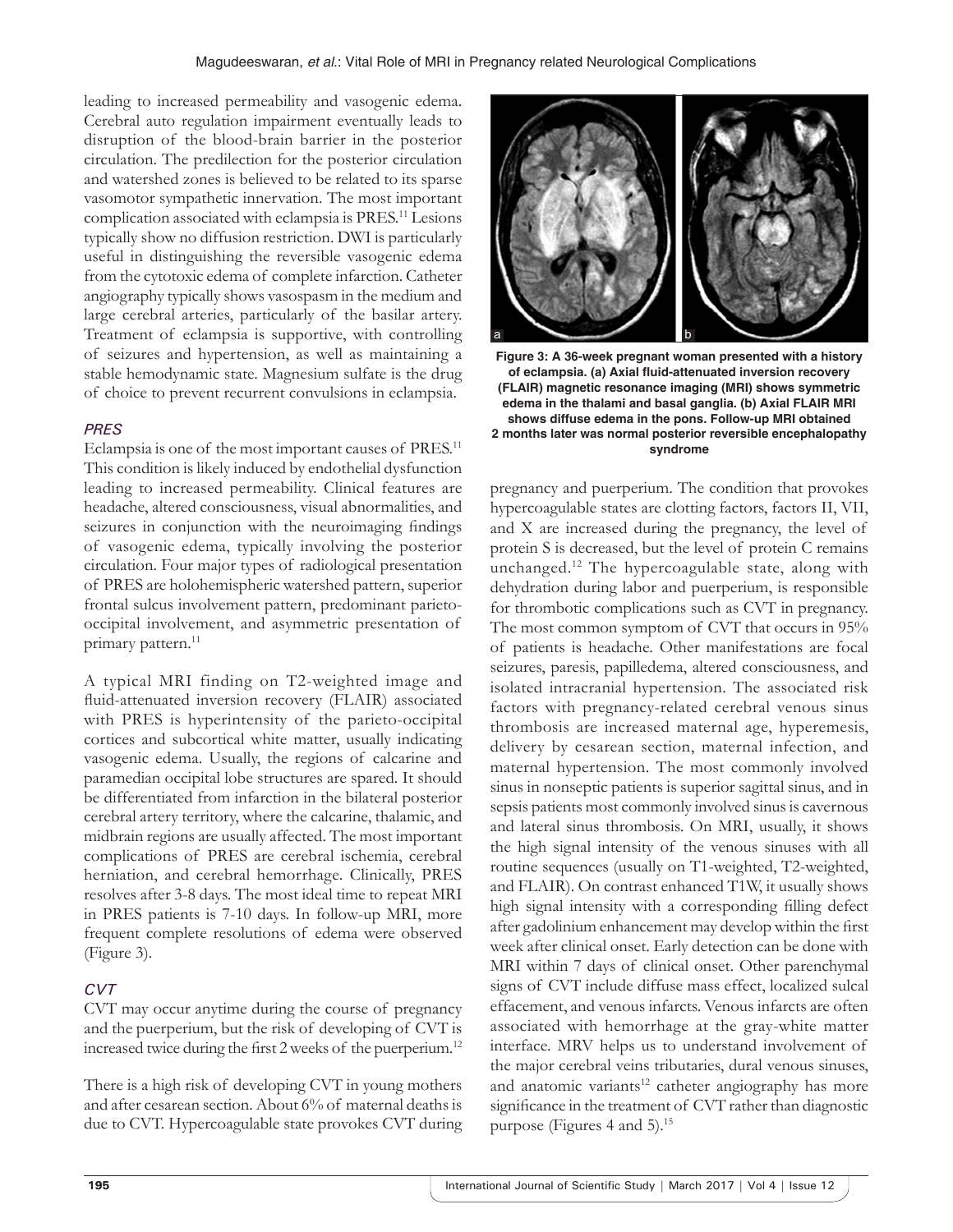## *SAH*

The occurrence of SAH during pregnancy is dramatically increased, 85% of SAHs occur in the second or third trimester. The risk of developing SAH is 5 times higher than in non-pregnant women.<sup>1</sup> Most commonly occurs in young primigravidas during the third trimester. Straining during the time of delivery usually increases the bleeding during the puerperal period.<sup>12</sup> The most common cause of SAH during pregnancy is rupture of an intracranial aneurysm. Other causes include pregnancy-induced hypertension, failure of cerebral autoregulation with propagation of the increased arterial pressure waves to the relatively thin-walled pial veins, ruptured berry aneurysm, arteriovenous malformation, anticoagulant toxicity, bleeding disorders, and cocaine use. Treatment of ruptured aneurysms is same as in the case of non-pregnant women. Unruptured aneurysms should be left as such, they should be treated only if they are symptomatic or enlarging. Patients undergoing endovascular treatment for ruptured aneurysms in the first trimester should be advised to terminate the pregnancy because of high risk to fetus.



**Figure 4: Thrombosis of the superior sagittal sinus and venous infarction in a 25-year-old woman who was 34 weeks pregnant and developed headaches and blurring of vision. Sagittal T1-weighted, axial T2-weighted magnetic resonance images show high signal intensity in the superior sagittal sinus (arrow)**



**Figure 5: Axial fluid-attenuated inversion recover magnetic resonance imaging (MRI) show high signal intensity in the superior sagittal sinus (arrow). Axial gadolinium-enhanced T1-weighted MRI shows a filling defect (empty delta sign) (arrow) in the superior sagittal sinus. On a three-dimensional time of flight MR venogram, the superior sagittal sinus is not visualized because of extensive thrombosis**

During second and third trimester successful endovascular coil treatment of ruptured aneurysms has been reported. An early and precise diagnosis is critical, and it is highly recommended to perform MRI on these patients. In few cases, FLAIR is useful in the detection of SAH. MRA plays a very crucial role in identifying the causes of hemorrhage, e.g., aneurysm, moyamoya disease, or arteriovenous malformation, without the use of contrast material.

## *Pituitary disorders*

The rising levels of estrogen during pregnancy results in enlargement of the adenohypophysis. This is compensated by the rising levels of prolactin in the circulation. Prolactin levels may reach 35 ng/mL during the first trimester, 175 ng/mL during the second trimester, and up to  $210$  ng/mL during the third trimester.<sup>13</sup> There is a chance of pituitary hemorrhage, infarction, and accelerated prolactinoma growth during the course of pregnancy and the puerperium.

## *Pituitary apoplexy*

Pituitary apoplexy is an acute syndrome. It is usually characterized by acute hemorrhagic infarction in an existing pituitary adenoma or physiologically enlarging pituitary gland. The patients may present with a severe headache, vomiting, and visual disturbances including visual field defects and restricted eye movements. Incidence of pituitary apoplexy increases during pregnancy, and postpartum period, due to increased pituitary stimulation from placental estrogens, the enlargement of the adenohypophysis, rapid growth of tumors, and may also result from ischemia. On MRI, the pituitary gland is enlarged with variable T1 and T2 signal intensities, depending on the age of the hemorrhage. On DWI, an apoplexy secondary to infarction may also be detected earlier. All patients with apoplexy do not show intrasellar hemorrhage. Treatment of pituitary apoplexy is supportive, usually hormonal replacement is done. Transsphenoidal surgery although safe is rarely needed (Figure 6).

## *Neoplastic disorders*

During pregnancy, there will be a change in the hormonal level which usually enhances the rate of growth of prolactinomas. Usually, symptoms of these tumors are masked by other existing pathologic processes such as migraine or pre-eclampsia. During pregnancy, there is gradual increase in the size of the tumor. The most common symptoms of primary brain tumors are headache, vomiting, visual symptoms, focal neurologic deficits, and seizures. MRI plays a very crucial role in diagnosis. Usually, MRI is preferred because of proper tissue resolution and the use of magnetic field is safe and does not affect the fetus.14 The contrast material used for MRI in pregnancy is gadolinium, and it is safe in pregnancy.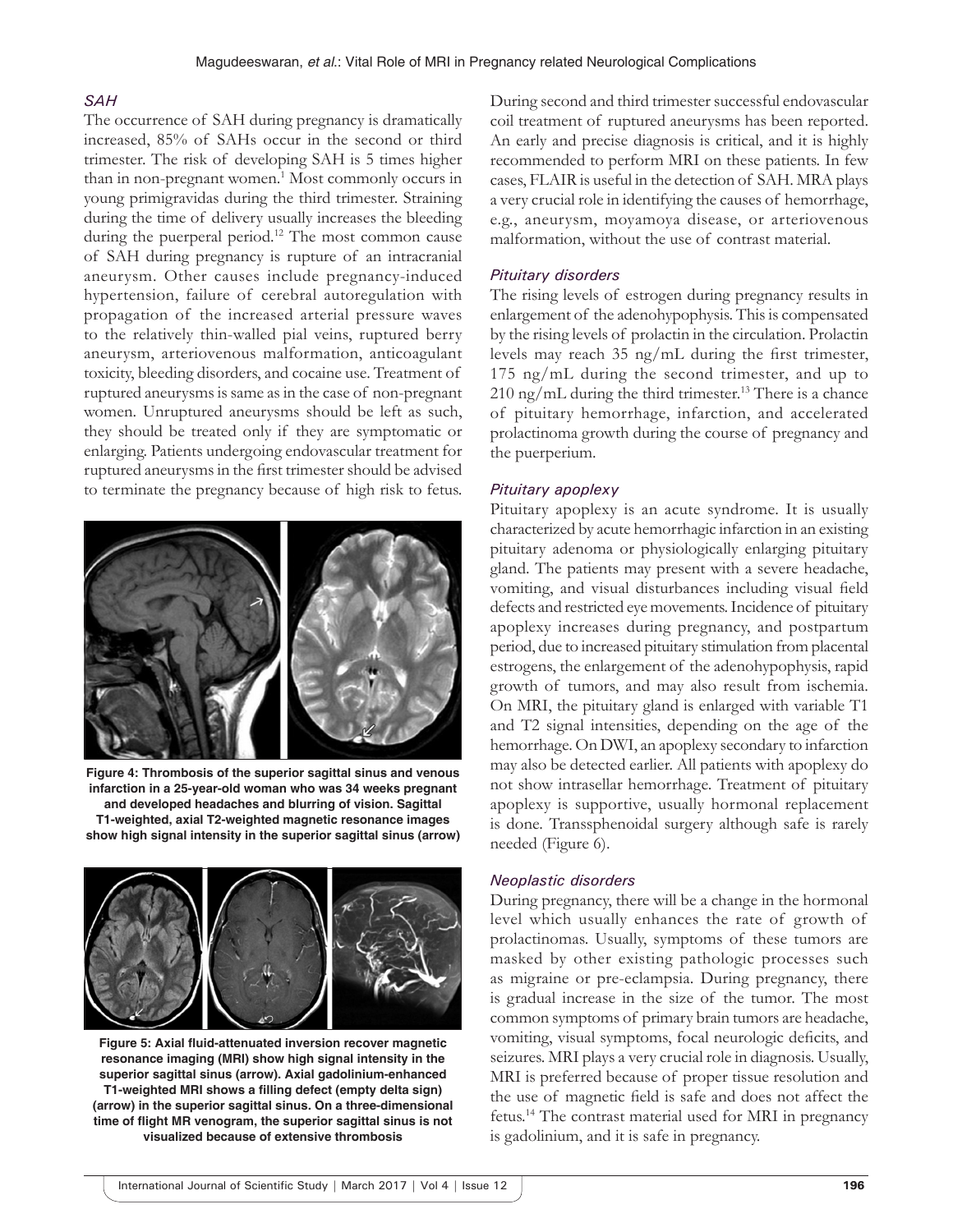## *Pituitary adenoma*

Prolactinomas are the most common pituitary tumors occurring during pregnancy. The elevated level of prolactin is recognized during pregnancy. During pregnancy evaluation of a pituitary mass poses an interesting challenge, because of continuously rising level of prolactin. In the presence of a prolactinoma, prolactin levels may vary. Hence, periodic measurements of prolactin give us a little clue in diagnosis. Evaluation of pituitary tumor is further hindered by administration of gadolinium during pregnancy. The optic chiasm and optic nerves symptomatically compressed by pituitary macroadenoma.12 Clinically pituitary adenoma is defined as the height of the pituitary gland exceeds by 12 mm. If imaging becomes necessary, high-resolution MRI sequences without contrast material can be performed. Medications such as bromocriptine a dopamine agonist are considered the treatment of choice for prolactin-secreting microadenoma and adenomas confined to the sella and it can decrease the size of the tumor by up to 50% in pregnancy. Transsphenoidal resection is considered in pregnant patients in whom the tumor continues to grow, causing worsening visual symptoms. Adrenocorticotropic hormone secreting adenomas should always be surgically removed. In growth hormone secreting adenomas and nonfunctioning adenomas surgery and medication are not indicated. In thyroid-stimulating hormone secreting tumors should receive only antithyroid medications to control hyperthyroidism (Figure 7).<sup>13</sup>

# **CONCLUSION**

Pregnancy is a natural phenomenon, various central nervous system, and pituitary disorders can occur during the course of pregnancy and postpartum period. Good prenatal care, safety of drugs, and use of proper diagnostic modalities during pregnancy can prevent many of these neurologic complications.13 Accurate diagnosis is crucial, in acute neurologic disorders and pituitary disorders during pregnancy and postpartum period because appropriate and timely treatment can reverse the disease process and it plays a crucial role in reducing the risk of acute complications and long-term sequelae. These disorders when failure to diagnose at the earliest can lead to life-threatening complications, such as ischemia, massive infarction, and death. Common complications to occur in this period are eclamptic encephalopathy, followed by CVT, PRES, and ischemic stroke. Superior sagittal and sigmoid sinuses are more frequently involved in CVT. The most common pattern of PRES is parieto-occipital. Use of appropriate imaging modality potentially helps to diagnose serious neurological illnesses early thus helping the obstetrician to institute appropriate treatment strategies. MRI plays a very important role in depicting these disorders and



**Figure 6: Magnetic resonance imaging scan of pituitary hemorrhagic apoplexy in a woman presenting prolactinoma at 34 gestational weeks. The patient also presented symptoms of headache and vomiting. An enlarged pituitary gland was observed with focal hemorrhage, high signal intensity on sagittal T1-weighted image (a: Arrow), and low signal intensity on sagittal T2-weighted image (b: Arrow)**



**Figure 7: Prolactinoma in a 27-year-old woman who was 32 weeks pregnant and presented with headaches, visual disturbances, and a prolactin level of 290 ng/mL. Unenhanced coronal (a) and sagittal (b) T1-weighted magnetic resonance imaging show a large sellar and suprasellar tumor that causes mild compression of the optic chiasm (arrow)**

complications arise due to these disorders at earliest.<sup>14</sup> The radiologist may be the first person to propose the correct diagnosis on the basis of the imaging findings. Therefore, it is important that radiologists working in the emergency department setting be familiar with these entities to minimize the time to diagnosis.

# REFERENCES

- 1. Welch KM. Migraine and pregnancy. Adv Neurol 1994;64:77-81.
- 2. Comeglio P, Fedi S, Liotta AA, Cellai AP, Chiarantini E, Prisco D, *et al*. Blood clotting activation during normal pregnancy. Thromb Res 1996;84:199-202.
- 3. James AH, Bushnell CD, Jamison MG, Myers ER. Incidence and risk factors for stroke in pregnancy and the puerperium. Obstet Gynecol 2005;106:509-16.
- 4. Gupta S, Rohatgi A, Sharma SK, Gurtoo A. A study of neurological disorders during pregnancy and puerperium. Ann Indian Acad Neurol 2006;9:152-7.
- 5. Zak IT, Dulai HS, Kish KK. Imaging of neurologic disorders associated with pregnancy and the postpartum period. Radiographics 2007;27:95-108.
- 6. Munnur U, Karnad DR, Bandi VD, Lapsia V, Suresh MS, Ramshesh P, *et al*.